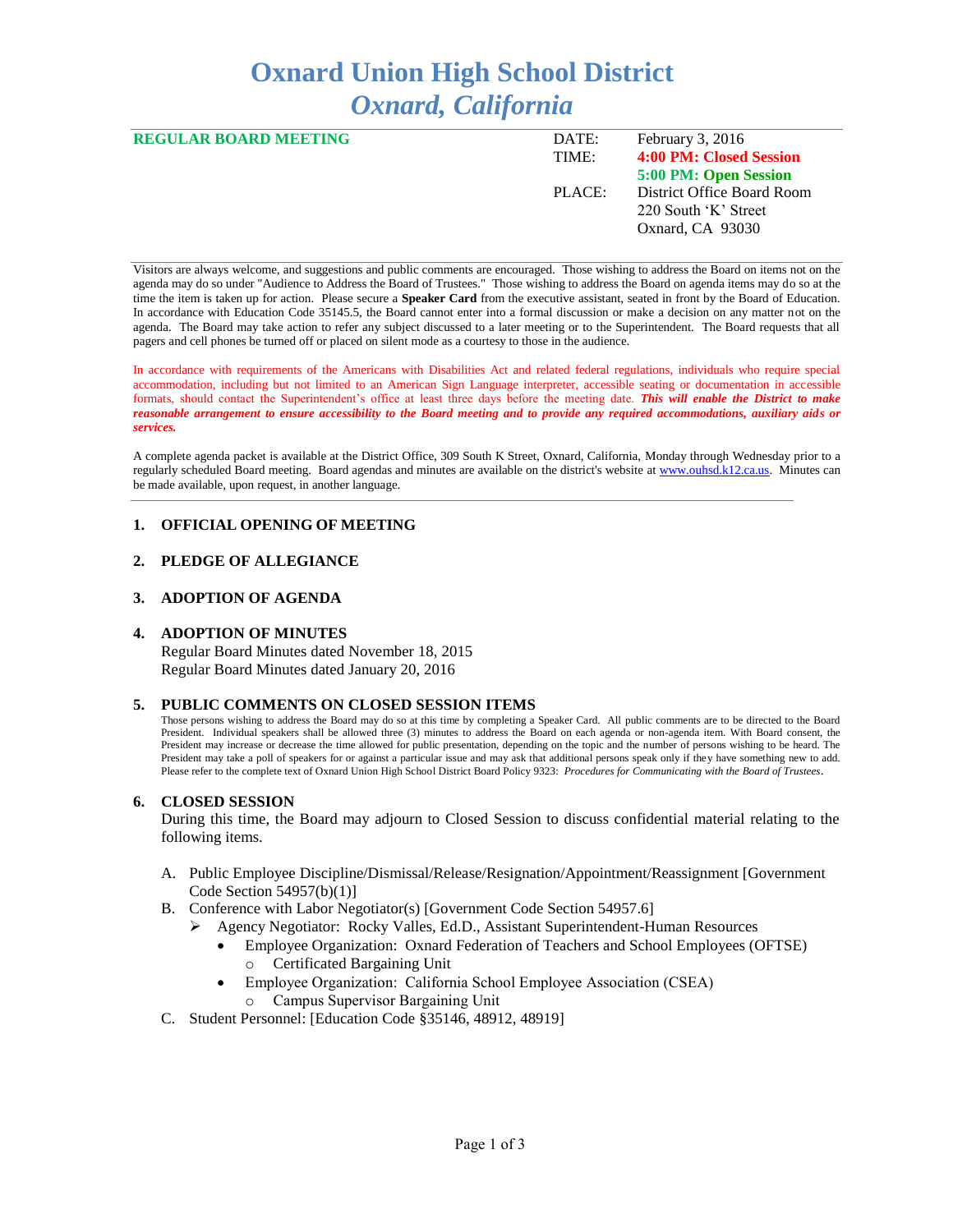Board Meeting Agenda February 3, 2016

- D. Conference with Real Property Negotiator (Govt. Code § 54956.8) PROPERTY: 50-acres of 107.25 acres located at or near 1825 Camino del Sol, Oxnard, CA (southeast corner of N. Rose Ave. and Cesar Chaves Dr.) Ventura County Assessor Parcel No. 214-0-020-595 AGENCY NEGOTIATOR: Steve Dickinson, Asst. Superintendent Admin. Services NEGOTIATING PARTIES: Brian Edward Maulhardt, as Trustee of the Brian Edward Maulhardt Children's Support Trust UNDER NEGOTIATION: Price and terms of payment
- E. Conference with Real Property Negotiator (Govt. Code § 54956.8) PROPERTY: An approximate 5-acre portion of 49.36-acre Bell Ranch Property (agricultural property adjacent to Rancho Campana High School); Ventura County Assessor Parcel No. 156-0-180-385 AGENCY NEGOTIATOR: Steve Dickinson, Asst. Superintendent Admin. Services NEGOTIATING PARTIES: City of Camarillo UNDER NEGOTIATION: Price and terms of payment

# **7. RECONVENE IN PUBLIC: REPORT ON CLOSED SESSION ACTION**

#### **8. PUBLIC COMMENTS TO ADDRESS THE BOARD OF TRUSTEES**

Those persons wishing to address the Board may do so at this time by completing a Speaker Card. All public comments are to be directed to the Board President. Individual speakers shall be allowed three (3) minutes to address the Board on each agenda or non-agenda item. With Board consent, the President may increase or decrease the time allowed for public presentation, depending on the topic and the number of persons wishing to be heard. The President may take a poll of speakers for or against a particular issue and may ask that additional persons speak only if they have something new to add. Please refer to the complete text of Oxnard Union High School District Board Policy 9323: *Procedures for Communicating with the Board of Trustees.*

#### **9. REPORT TO THE BOARD**

- A. Cultural Sensitivity/Proficiency Training Rocky Valles
- B. Plant-Based Food Services Steve Dickinson

# **10. SUPERINTENDENT'S REPORT**

# **11. STUDENT REPRESENTATIVE TO THE BOARD –** Celina Espinoza

# **12. CONSENT CALENDAR**

#### **Administrative Services**

- A. Consideration of Approval of Purchase Orders and Direct Pays, January 11 22, 2016
- B. Consideration of Approval of Disposal of Surplus Property, December 1, 2015 January 25, 2016

# **Educational Services**

- C. Consideration of Approval of Non-Public School Placement for Student Cases #24-26 according to the Recommendation of the Student's IEP Team and the Director of Special Education.
- D. Consideration of Approval of Agreement between Oxnard Union High School District and Baskin Robbins – WorkAbility Program
- E. Consideration of Approval of Agreement between Oxnard Union High School District and Warehouse Shoe Sale (WSS) – WorkAbility Program
- F. Consideration of Approval of Agreement between Oxnard Union High School District and Morgan's Shoe Repair – WorkAbility Program
- G. Consideration of Approval of Agreement between Oxnard Union High School District and Tresierras Supermarket – WorkAbility Program
- H. Consideration of Approval of Agreement between Oxnard Union High School District and Party City – WorkAbility Program